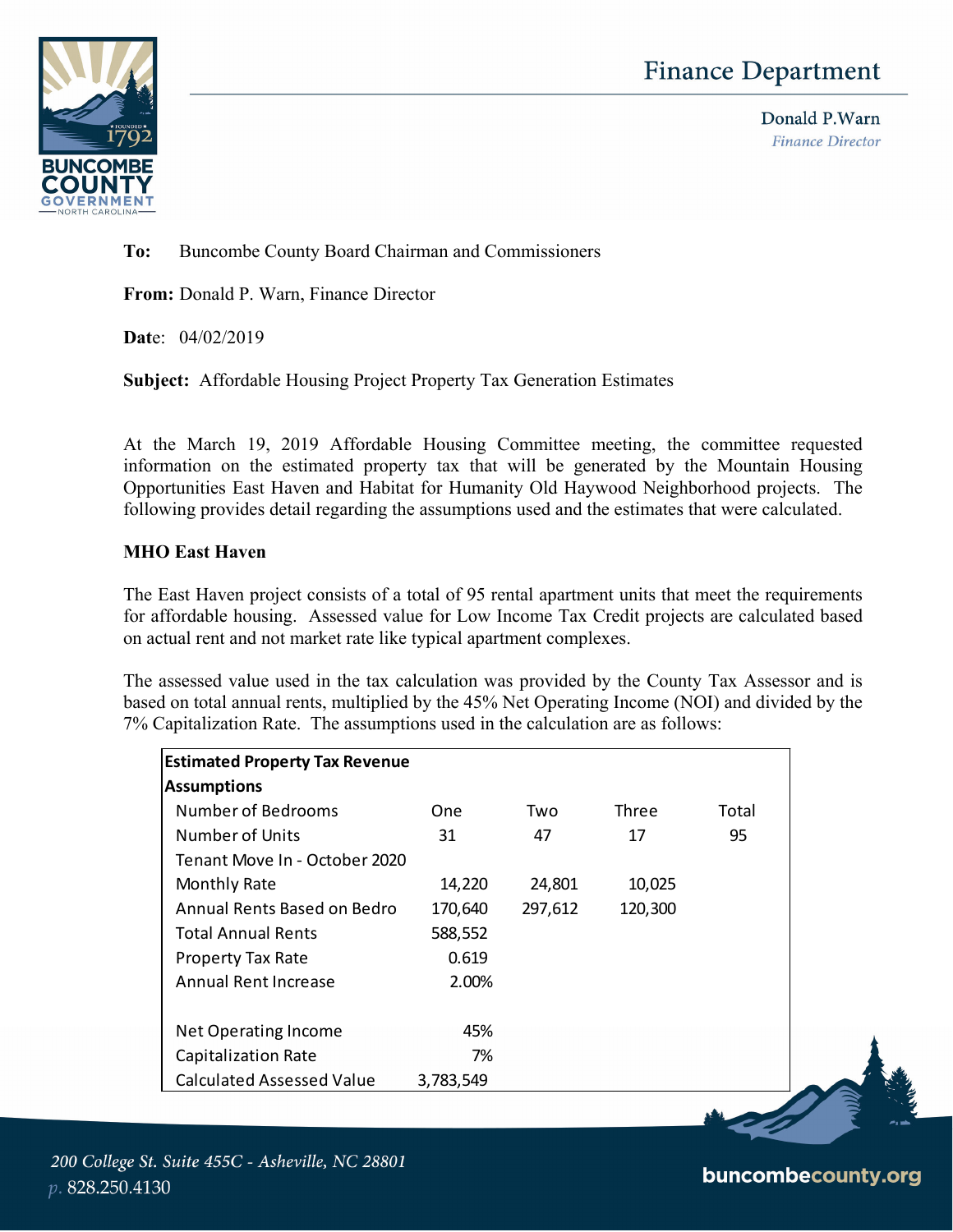Based on the assumptions above, the total estimated property tax generated from the project over the life of the twenty year loan is \$534,930. The table below provides details for property tax generated in years one through five individually and then in five year increments for years six through twenty.

|              | Assessed   | Property |  |
|--------------|------------|----------|--|
| Year         | Value      | Tax      |  |
| 2019         |            |          |  |
| 2020         | 3,783,549  | 23,420   |  |
| 2021         | 3,859,220  | 23,889   |  |
| 2022         | 3,936,404  | 24,366   |  |
| 2023         | 4,015,132  | 24,854   |  |
| 2024-2028    | 21,312,806 | 131,926  |  |
| 2029-2033    | 23,531,060 | 145,657  |  |
| 2034-2038    | 25,980,192 | 160,817  |  |
|              |            |          |  |
| <b>Total</b> |            | 534,930  |  |
|              |            |          |  |

## **Old Haywood Neighborhood**

The Old Haywood Neighborhood project consists of a total of 98 single family homes that meet the requirements for affordable housing. Calculation of property tax is based upon the assumption as follows:

| <b>Estimated Property Tax Revenue</b>  |         |         |
|----------------------------------------|---------|---------|
| <b>Assumptions</b>                     |         |         |
| <b>Phase Number</b>                    | 1       | 2       |
| Units per Phase                        | 38      | 60      |
| Units completed annually               | 15      | 15      |
| Years to complete phase                | 2.53    | 4.00    |
| <b>Initial Assessed Value Per Unit</b> | 220,000 | 220,000 |
| <b>Property Tax Rate</b>               | 0.619   | 0.619   |
| Reappraisal Increase Estimate          | 5.00%   | 5.00%   |
| Reappraisal Occurs Every 4 years       |         |         |



P.O. Box 7526 - Asheville, NC 28802 p. 828.250.4130 f. 828.250.6081

buncombecounty.org